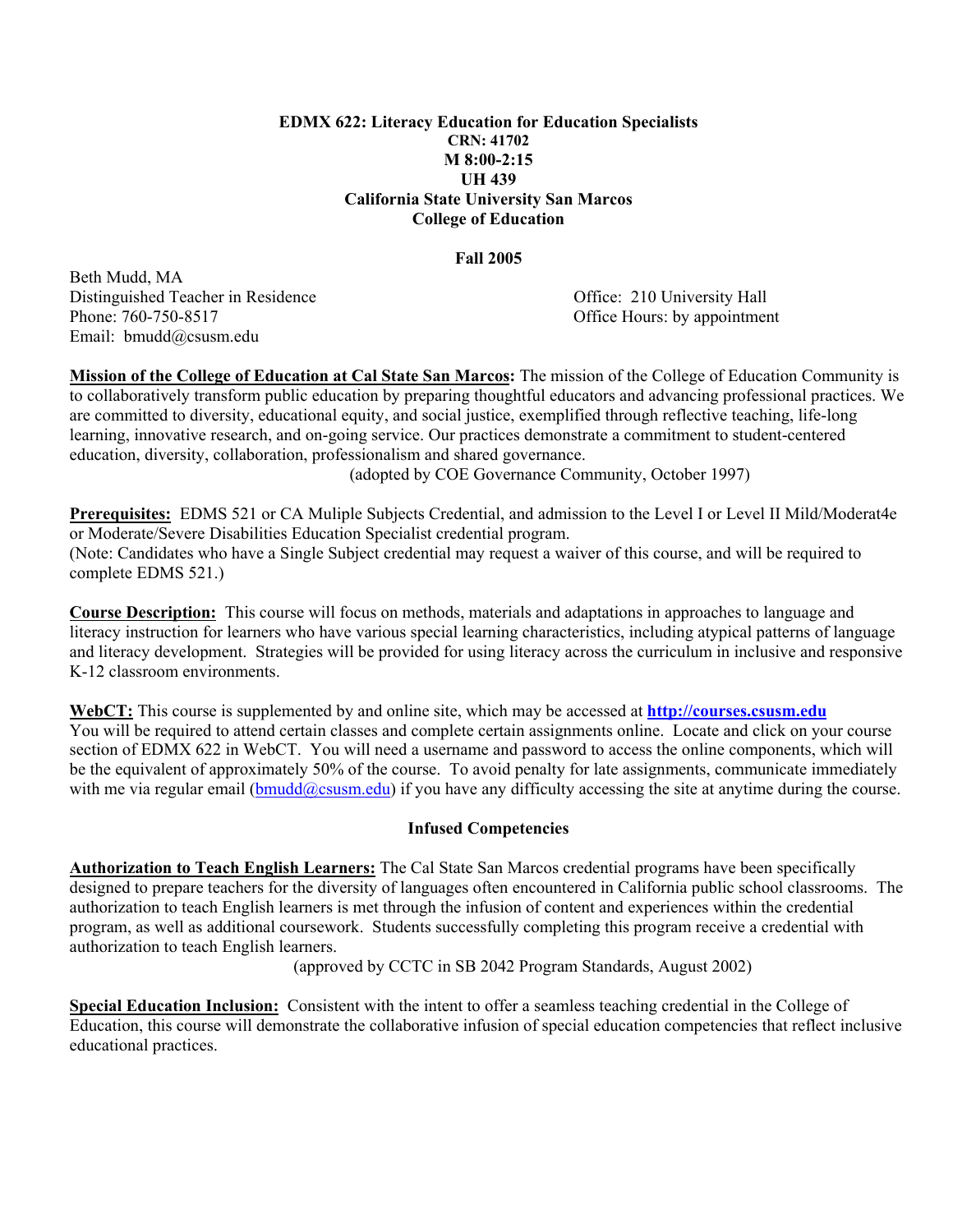**Technology:** This course infuses technology competencies to prepare our candidates to use technologies, emphasizing their use in both teaching practice and student learning. Candidates are expected to use technology as part of their professional practice as well as to research the topics discussed in this course. Students are encouraged to keep a digital copy of all assignments for use in a teaching portfolio. Details will be given in class.

## **Accommodations and Policies**

**Students with Disabilities Requiring Reasonable Accommodations:** Students are approved for services through the Disabled Student Services Office (DSS). This office is located in Craven Hall 5205, and can be contacted by phone at (760) 750-4905, or TTY (760) 750-4909. Students authorized by DSS to receive reasonable accommodations should meet with their instructor during office hours or, in order to ensure confidentiality, in a more private setting.

## **College of Education Attendance Policy**

Due to the interactive nature of courses in the COE, and the value placed on the contributions of every student, students are expected to prepare for, attend, and participate in all classes. For extenuating circumstances contact the instructors **before** class is missed, and make arrangements to make up what was missed. At minimum, a student must attend more than 80% of class time, or s/he may not receive a passing grade for the course. If a student misses two class sessions or is late (or leaves early) for more than three sessions, the highest possible grade earned will be a "C". **Notification of absences does not allow students to assume they are automatically excused from class or making up missed class.** 

**WebCT Online Course Attendance and Participation:** Please note that this course includes class sessions online in WebCT. Students are also required to participate in online discussions and in online class activities. Credit for these requirements is embedded I the attendance and participation points, and in the assignment points for this course.

**Course Requirements:** Teacher education is a professional preparation program. It is expected that students will come to class prepared to discuss the readings, submit required assignments, and participate in class activities. Students are expected to adhere to academic honesty and integrity, standards of dependability, confidentiality and writing achievement. Because it is important for teachers to be able to effectively communicate their ideas to students, parents, colleagues, and administrators, writing that is original, clear and error-free is a priority for the College of Education. It is expected that work will be turned in on time. Please discuss individual issues with the instructor. Points will be deducted if assignments are submitted late (10% penalty per day late; no credit will be awarded if the assignment is one week late).

# **Teaching Performance Expectation (TPE) for EDMX 622**:

# **Primary Emphasis:**

| TPE              | <b>Description</b>                | <b>Course Assignment or Activity</b> |
|------------------|-----------------------------------|--------------------------------------|
| TPE <sub>3</sub> | Interpretation and Use of         | Readings, Best Practices Report and  |
|                  | Assessments                       | <b>Class Activities</b>              |
| TPE <sub>4</sub> | Making Content Accessible         | Readings, Discussions, Universal     |
|                  |                                   | Design Lesson Plan                   |
| TPE <sub>5</sub> | Ensure the Active and Equitable   | Readings, Discussions, Universal     |
|                  | Engagement of All Students in the | Design Lesson Plan, and Best         |
|                  | <b>Learning Process</b>           | Practices Instructional Plan Dev't.  |
| TPE 6d           | Developmentally Appropriate       | Readings, Lectures, Presentations;   |
|                  | Practices for Special Ed          | <b>Best Practices Report</b>         |
| TPE 9            | <b>Instructional Planning</b>     | Best Practices Report: Instructional |
|                  |                                   | Plan Dev't.                          |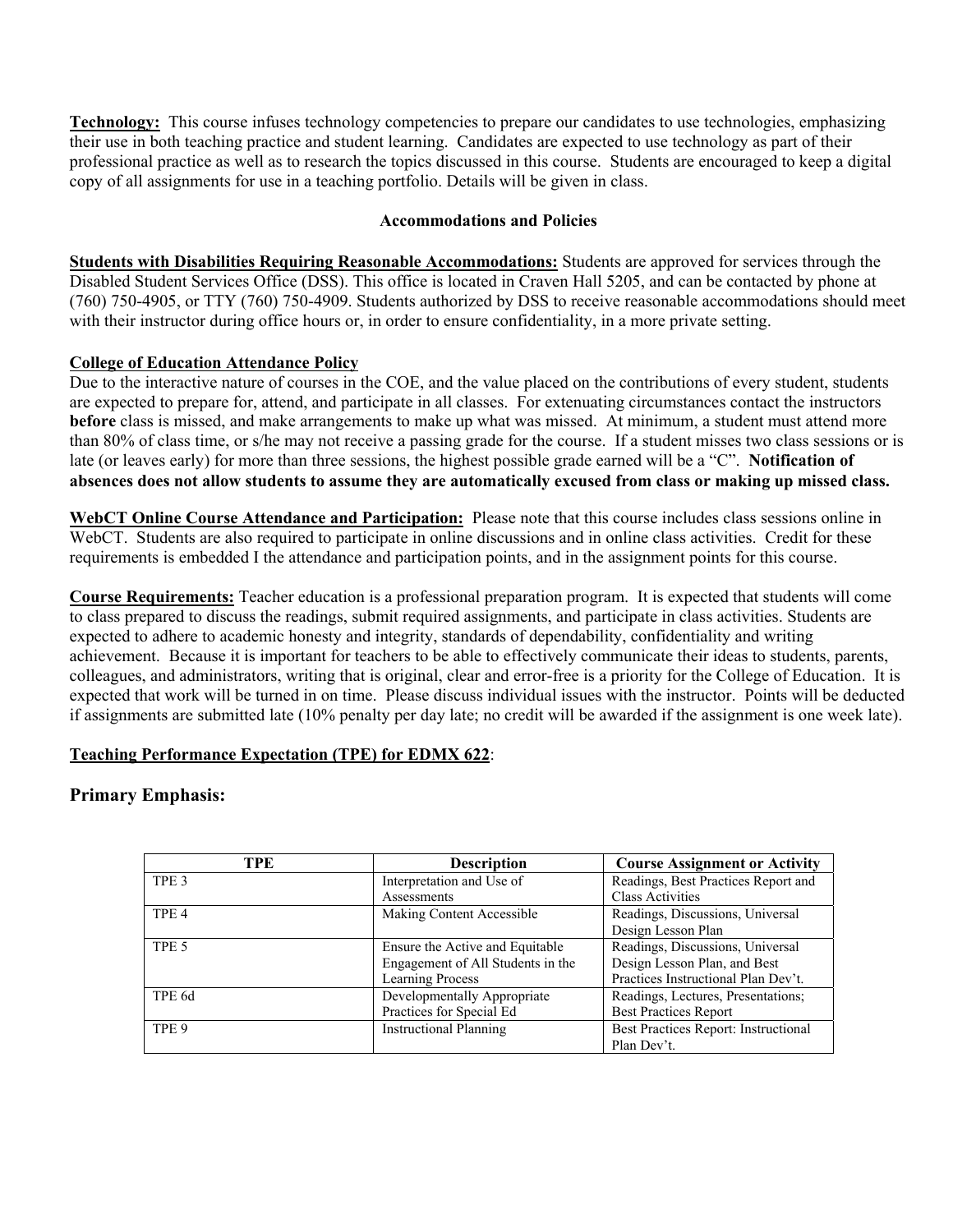## **Secondary Emphasis:**

| <b>TPE</b>       | <b>Description</b>                             | <b>Course Assignment or Activity</b>         |
|------------------|------------------------------------------------|----------------------------------------------|
| TPE <sub>2</sub> | Monitoring Student Learning During Instruction | Readings, Discussions, Simulations           |
| TPE 6a-b         | Developmentally Appropriate Practices in the   | Readings, Lectures, Presentations, Best      |
|                  | <b>Elementary Grades</b>                       | Practices Report                             |
| TPE <sub>7</sub> | Teaching English Language Learners             | Readings, Discussions, Universal Design      |
|                  |                                                | Lesson Plan                                  |
| TPE <sub>8</sub> | Learning about Students                        | Readings, Facts about Learning Challenges    |
|                  |                                                | activity                                     |
| <b>TPE 10</b>    | <b>Instructional Time</b>                      | Best Practices Report: Instructional Plan    |
|                  |                                                | Dev't.                                       |
| <b>TPE 11</b>    | Social Environment                             | Best Practices Report: Instructional Plan    |
|                  |                                                | Dev't.                                       |
| <b>TPE 12</b>    | Professional, Legal, and Ethical Obligation    | Special Education Law discussions; class     |
|                  |                                                | simulations                                  |
| <b>TPE 13</b>    | Professional Growth                            | Literacy for Education Specialists Portfolio |
| <b>TPE 14</b>    | <b>Educational Technology</b>                  | Universal Design Lesson Plan; Best Practices |
|                  |                                                | Instructional Plan Dev't.                    |
| <b>TPE 15</b>    | Social Justice and Equity                      | Readings, Discussions, Course Portfolio      |

# **Course Content and Performance Goals:**

(Education Specialist Credential Requirements)

- Goal 1: develop a sensitivity to and appreciation for children with special learning needs.
- Goal 2: examine the California Language Arts Framework and Standards, and gain an understanding of the curriculum of language and literacy as they are taught in the elementary, middle and secondary school.
- Goal 3: gain an understanding of how patterns of typical and atypical language development influence student academically, socially and behaviorally in today's classrooms.
- Goal 4: become familiar with current approaches to the teaching of reading and writing of children with special learning needs.
- Goal 5: understand the value of specifically designed academic instruction lessons in English for students with diverse cultural and linguistic backgrounds.
- Goal 6: become sensitive observers of children's language-using behaviors.
- Goal 7: become familiar with formal language and literacy assessment instruments and their usefulness in designing appropriate instruction
- Goal 8: become familiar with informal language and literacy assessments, such as portfolios, performance and presentation options, and their usefulness in designing appropriate instruction.
- Goal 9: demonstrate the ability to design and adapt instruction and classroom environment which are responsive to all learners.
- Goal 10: translate language and literacy assessment and evaluation results into effective instructional goals and objectives for all learners.
- Goal 11: understand middle and secondary language and literacy issues in today's classrooms.
- Goal 12: develop an appreciation for the need of all learners to experience success in middle and secondary classrooms.
- Goal 13: develop effective collaboration skills which will assist in positively influencing language and literacy curriculum decisions in today's schools.
- Goal 14: develop the ability to select appropriate materials and instructional strategies to meet the individual needs of students.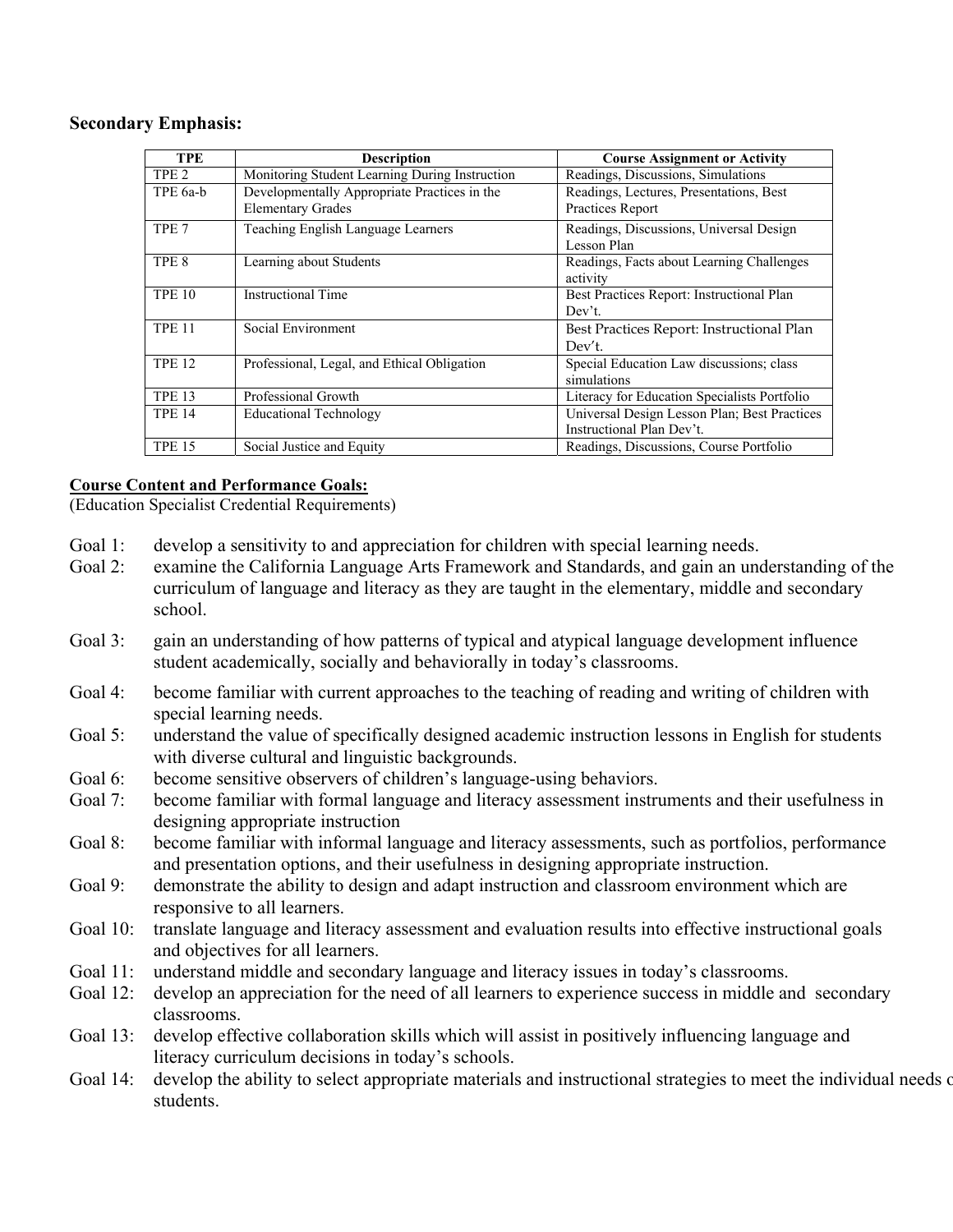Goal 15: develop a respect for each students, his/her abilities and background, and the student's rights to instruction that meets his/her individual needs.

## **Required Texts:**

- 1. Choate, J. S. (2000). *Successful inclusive teaching: (4th ed.).* Needham Heights, MA: Allyn and Bacon.
- 2. Lenski, S., Wham, M., and Johns, J. (1999). *Reading and learning strategies for middle and high school students*. Dubuque, IA: Kendall/Hunt.

## **Required Websites:**

- 1. Curriculum Development and Supplemental Materials Commission (1999). *Reading/Language Arts Framework for California Public Schools.* California Department of Education. Also at: http://www.cde.ca.gov/cdepress/lang\_arts.pdf
- 2. Council for Exceptional Children Website: www.cec.sped.org
- 3. Quiocho, A., Macintosh, D., and Hood, A. (2000) *Readinginstruction portfolio:*http://www.csusm.edu/Quiocho/rip.html (Focus: Hood, A. *Special Needs Considerations)*
- 4. Visual and Performing Arts Standards: (http://www.cde.ca.gov/cdepress/standards-pdfs/visual-performingarts.pdf)
- 5. Managing RICA PowerPoint: http://courses.csusm.edu/ricastudy/module01/Managingrica.htm
- 6. Citing Research: http://citationmachine.net/
- 7. The abridged version of The American Psychological Association (APA) Manual: www.apastyle.org

## **Recommended Texts:**

- 1. Cunningham, P. (2000). *Phonics they use: Words for reading and writing.* New York: Longman.
- 2. Cunningham, P., & Allington, R.L. *Classrooms that work: They all can read and write.*
- 3. Longman. (2000). *Dictionary of american english*. New ed., 2nd ed. ed. White Plains, NY: Addison Wesley Longman.
- 4. Marzano, Robert, Debra Pickering, Jane Pollock, and . *Classroom instruction that works: research-based strategies for increasing student achievement.* Alexandria: ASCD, 2001.
- 5. Stephanie, H., & Goudvis, A. (2000). *Strategies that work*. Portland, ME: Stenhouse Publishers.
- 6. Thousand, Villa, & Nevin(2002) *Creativity and collaboration: The practical guide to empowering students, teachers, and families.* Baltimore: Brookes.
- 7. Tompkins, G.E. (2001). *Literacy for the 21st century: A balanced approach.* Upper Saddle River, NJ: Merrill.

| Assignments:                 | <b>Points:</b> | <b>Due Date:</b> |
|------------------------------|----------------|------------------|
| How Do You Do?               | 5              | 8/29             |
| <b>Atypical Paper</b>        | 10             | 9/12             |
| <b>Atypical Presentation</b> | 10             | 9/12             |
| <b>Online Classes</b>        | 10             | See Schedule     |
| Lenski Presentations         | 10             | 10/10            |
| Literature Circles           | 10             | See Schedule     |
| <b>Best Practices</b>        | 20             | 10/17            |
| Course Self Evaluation       | 5              | 10/24            |
| Course Attendance and        |                |                  |
| Participation                | 20             | n/a              |
| Total Points:                | 100            |                  |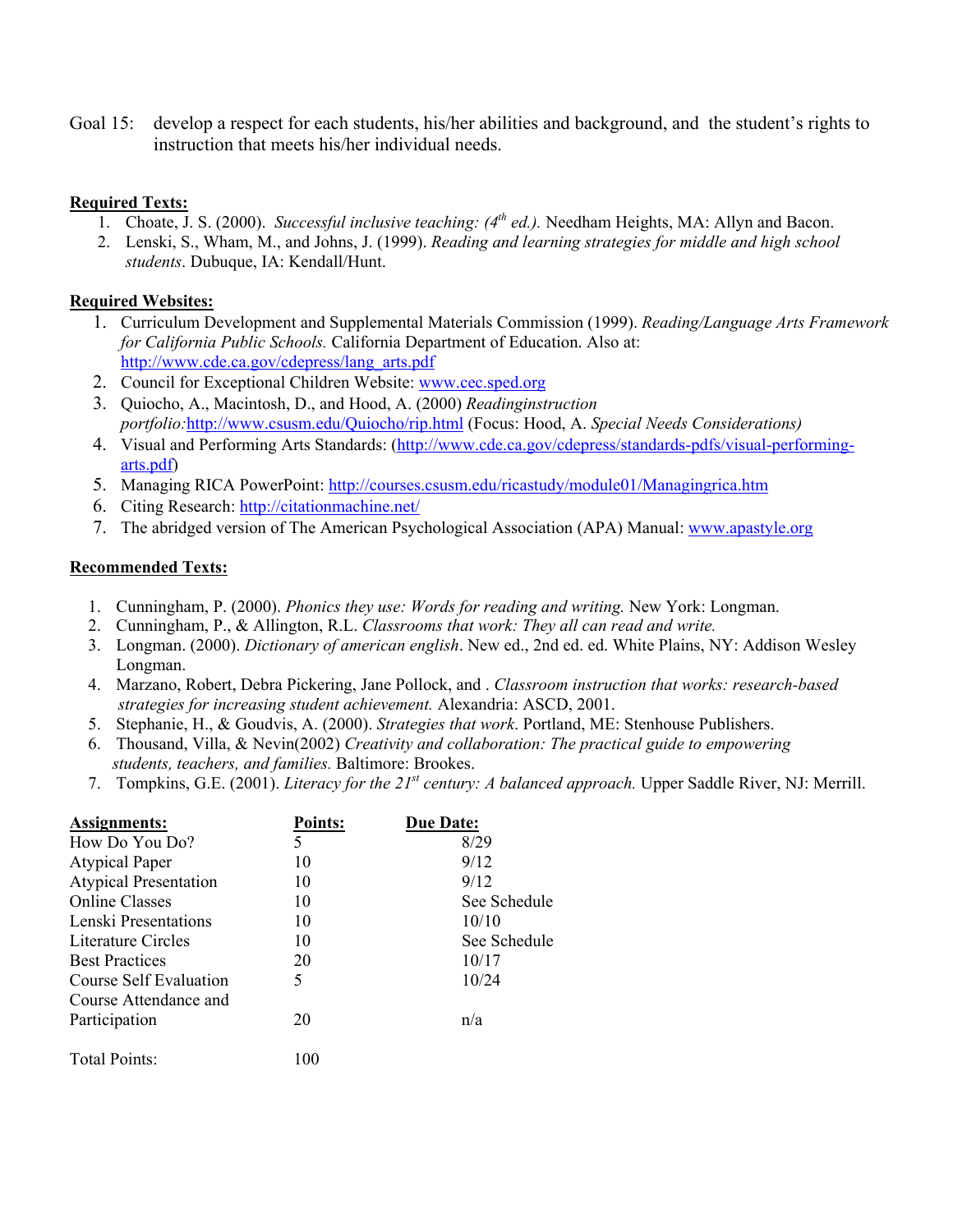Name\_\_\_\_\_\_\_\_\_\_\_\_\_\_\_\_\_\_\_\_\_\_\_\_ Phone number \_\_\_\_\_\_\_\_\_\_\_\_\_\_\_\_\_\_\_

Email address\_\_\_\_\_\_\_\_\_\_\_\_\_\_\_\_\_\_\_\_\_\_\_

**Face to Face attendance is worth 2 points each day**. One point for attendance (arriving on time, staying until end of class) and one point for participating (in whole class and small group activities and discussions). **Online classes are worth 2 points each**.

| 8/29<br>/2                                                                                                                                                                                                                          | OL #1<br>/2                                    |
|-------------------------------------------------------------------------------------------------------------------------------------------------------------------------------------------------------------------------------------|------------------------------------------------|
| 8/29<br>/2                                                                                                                                                                                                                          | OL #2<br>/2<br>/2<br>OL #3                     |
| /2<br>9/12                                                                                                                                                                                                                          | OL #4<br>/2<br>OL #5<br>$/2$ (10 points total) |
| 9/12<br>/2                                                                                                                                                                                                                          |                                                |
| /2<br>9/19                                                                                                                                                                                                                          |                                                |
| 10/10<br>/2                                                                                                                                                                                                                         |                                                |
| 10/10<br>/2                                                                                                                                                                                                                         |                                                |
| 10/17<br>$\frac{1}{2}$                                                                                                                                                                                                              |                                                |
| /2<br>10/17                                                                                                                                                                                                                         |                                                |
| $10/24$ /2 (20 points total)<br>Participation in Literature Circles is worth 2 points each.<br>Lit Circle #1<br>/2<br>/2<br>Lit Circle #2<br>Lit Circle #3<br>/2<br>Lit Circle #4<br>/2<br>$/2$ (10 points total)<br>Lit Circle #5  |                                                |
| <b>Assignments:</b><br>How do you do?<br>/5<br>/10<br><b>Atypical Paper</b><br><b>Atypical Presentation</b><br>/10<br>Lenski Presentation<br>/10<br><b>Best Practices</b><br>/20<br>/5<br>Course Self Eval.<br>/100<br><b>Total</b> | Grade<br>$=$                                   |